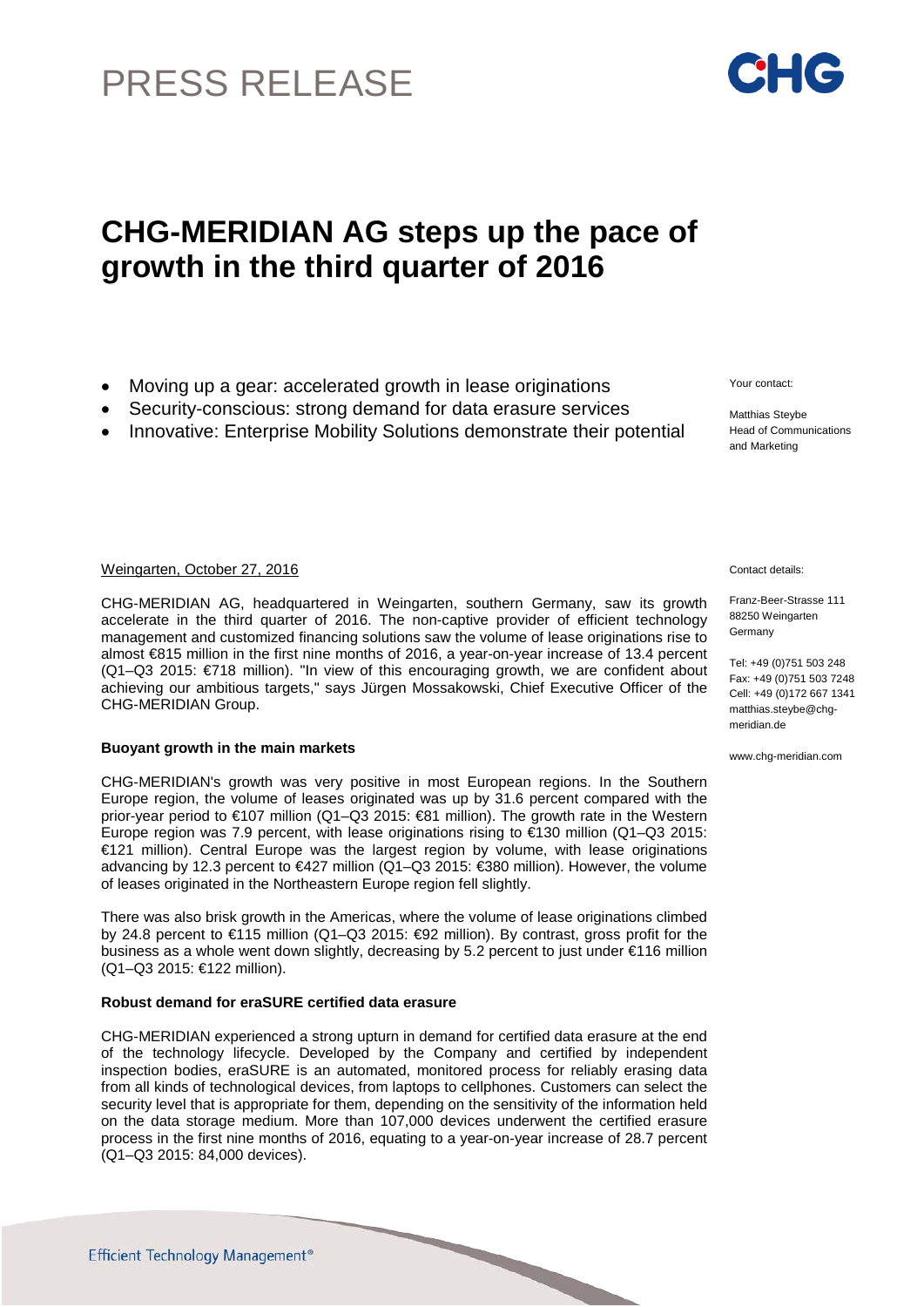

#### **Confident start for Enterprise Mobility Solutions**

It was clear from the high level of customer interest soon after the market launch in June 2016 of the new Enterprise Mobility Solutions (EMS) in the Central Europe region that this all-round package for mobile working has great potential for success: The IT solutions enable companies to follow a consistent strategy when equipping their mobile workplaces without having to compromise on flexibility or security. "Thanks to the free choice of equipment and individual tariff settings, the mobile infrastructure can be designed to be cost-effective and fully tailored to the company's needs," explains Frank Kottmann, member of the Management Board of CHG-MERIDIAN, who is responsible for sales in Central Europe.

CHG-MERIDIAN offers a one-stop solution encompassing the entire lifecycle of a mobile workplace: from the initial financing and delivery of the equipment to configuration, a repair service and certified data erasure at the end of the equipment's useful life. This significantly reduces the burden on users' internal resources, a concept that has been extremely well received by the market from the outset, as Kottmann reports: "With Enterprise Mobility Solutions, we have added another innovative product for managing mobile technologies to our portfolio. Even at this early stage, the product has the potential to develop into another key pillar of revenue and earnings."

Further information and photos can be found at **[www.chg-meridian.com](http://www.chg-meridian.com/)**